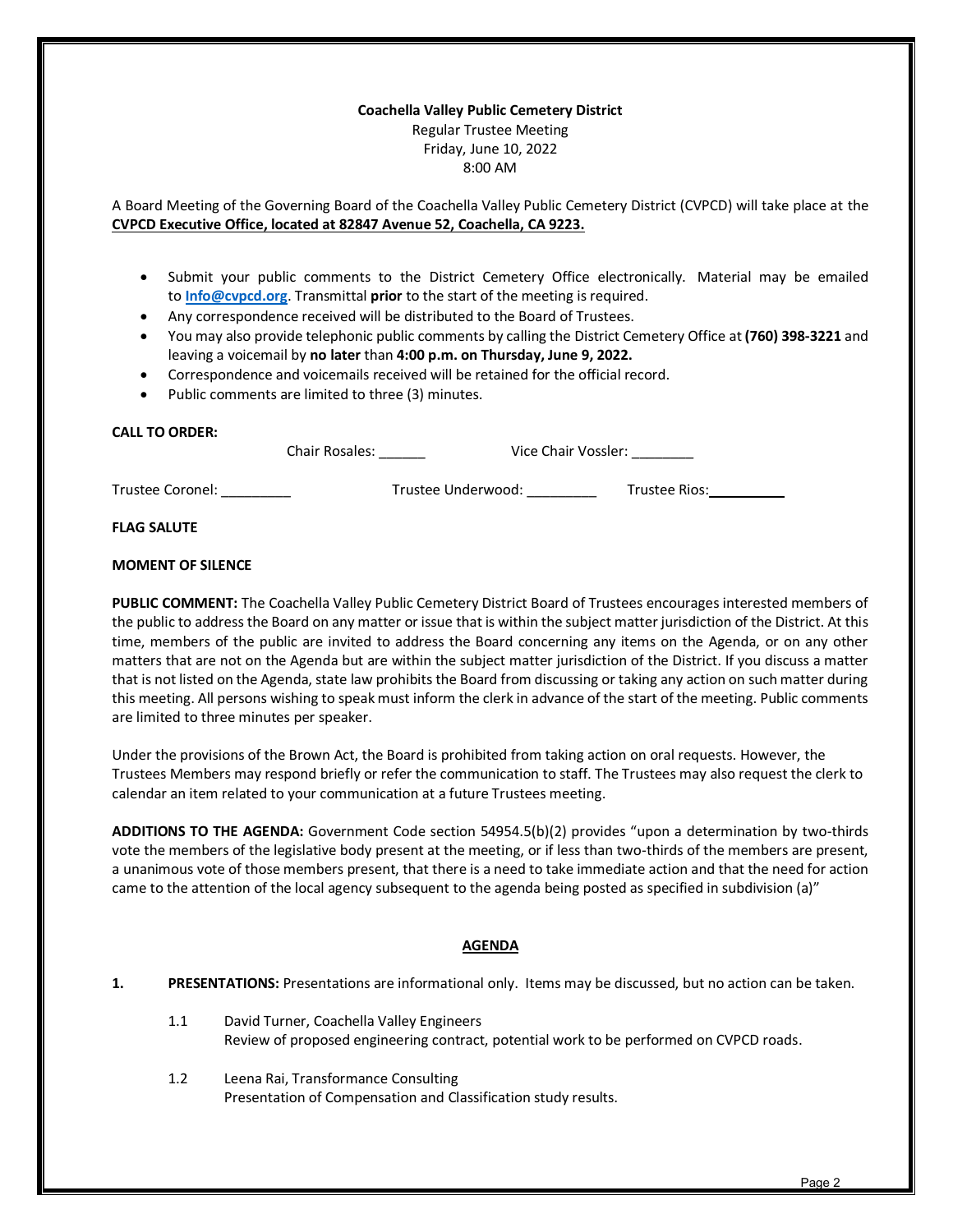- **2. CONSENT CALENDAR:** Items that are considered routine, non-controversial and generally approved in a single motion. A Trustee may request to have an item removed from the consent calendar for discussion or to be deferred.
	- 2.1 Trustee Minutes
		- a. [Regular Board Meeting -](#page--1-0) May
	- 2.2 Finance and Administration a. Approval of Expenditures - [Checking 25901-25982 and ACHs as detailed, General](#page--1-0) –1503, and PreNeed 1295 b. Investment Report c. Budget to Actual
	- 2.3 Decommission of Unused or Replaced Equipment Recommend [decommission and auction of equipment no longer in regular use by District personnel](#page--1-0)
	- 2.4 Amendment to Consultant Agreement with Matthew McCue Recommend approval of [amendment No. 1 to the Professional Services Agreement with Matthew](#page--1-0)  McCue to provide administrative professional services.
	- 2.5 Contract Agreement with Jay's One Stop Cleaning Services [Recommend approval of contract for general cleaning services](#page--1-0) with Jay's One Stop Cleaning Services in the amount of \$20,140 annually
	- 2.6 Contract Agreement with Coachella Valley Engineers [Recommend approval of contract with Coachella Valley Engineers in the amount](#page--1-0) of \$75,000 for engineering work required to publish road repair RFP and related infrastructure work
- 3. **ACTION ITEMS:** Prior to action of the Trustees, any member of the audience will have the opportunity to address the Trustees on any item listed on the agenda, including those on any consent calendar. PLEASE SUBMIT A REQUEST TO SPEAK TO THE CLERK IN ADVANCE.
	- 3.1 2022-2023 Annual Budget Recommend adoption of [operating budget for the 2022-2023 fiscal year](#page--1-0)
	- 3.2 Video and Public Relations Project to Document Infrastructure Improvements [Review of request to authorize staff to do an emergency procurement for video and public relations](#page--1-0)  work related to District improvements
	- 3.3 [Resolution Adopting 2022-2023 Board of Trustees Meeting Schedule](#page--1-0) Recommend adoption of Resolution 116 to meet bylaw requirements to establish Board of Trustee annual meeting schedule
- **4. TRUSTEE/GENERAL MANAGER COMMENTS:** Trustees and the General Manager may comment upon District events; provide reports on attended meetings and events; and suggest items for future Trustees consideration, among other things.

[4.1 General Manager Report](#page--1-0) (from 6/1/22)

**5. ADJOURNMENT**